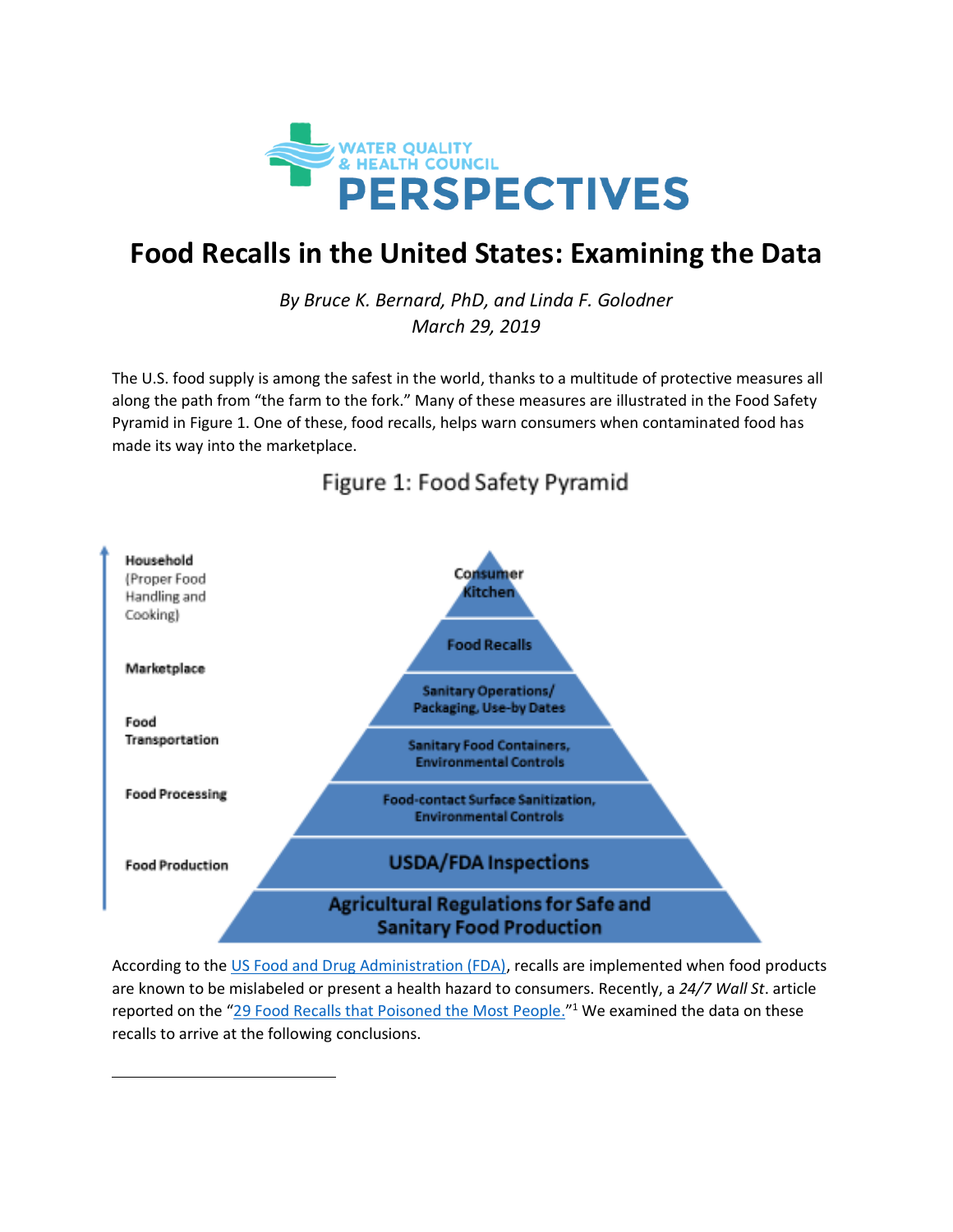#### *1. Most Recalled Foods Were Contaminated Vegetable, Fruit, or Nut Products*

Figure 2 demonstrates that of the 29 food recalls that "poisoned" the most people in the U.S. between

1985 and 2017, the highest number of recalls, 11, was of vegetable, fruit, or nut products. There were eight recalls of meat or poultry products, six of dairy products, and one recall each of flour, raw cookie dough, canned soup, and pet food (in which pets, not people, were affected). These findings are roughly consistent with those of a large [CDC study](https://wwwnc.cdc.gov/eid/article/19/3/11-1866_article) that [we wrote about in 2015](https://waterandhealth.org/disinfect/food_safety/foodborne-illness-its-meat-poultry-seafood-2/) that matched foodborne illnesses to food categories and determined the majority of foodborne illnesses between 1998 and 2008 were due to fresh produce (46%), followed by meat and poultry (22%).

 $\overline{\phantom{0}}$ 



### *2. Most Food Recalls Are Associated with E.coli, but Salmonella Caused the Vast Majority of Illness Cases from Recalled Foods*



Figure 3 shows most food recalls (11) between 1985 and 2017 were associated with *E. coli* bacterial

contamination, followed by *Salmonella* (eight) and *Listeria* (seven). Notably, *E.coli* was the reported culprit in over 565 cases of illness due to contaminated meat products in four reported outbreaks. *E. coli*  was also implicated in seven other outbreaks, resulting in over 384 cases of illness due to contaminated vegetable and fruit products, including spinach, raw cookie dough, unpasteurized apple juice, raw flour, soy nut butter and celery and onion mix.

<sup>1</sup> The *24/7 Wall St*. article title is a bit misleading as it includes a major outbreak from tainted pet food that killed cats and dogs.